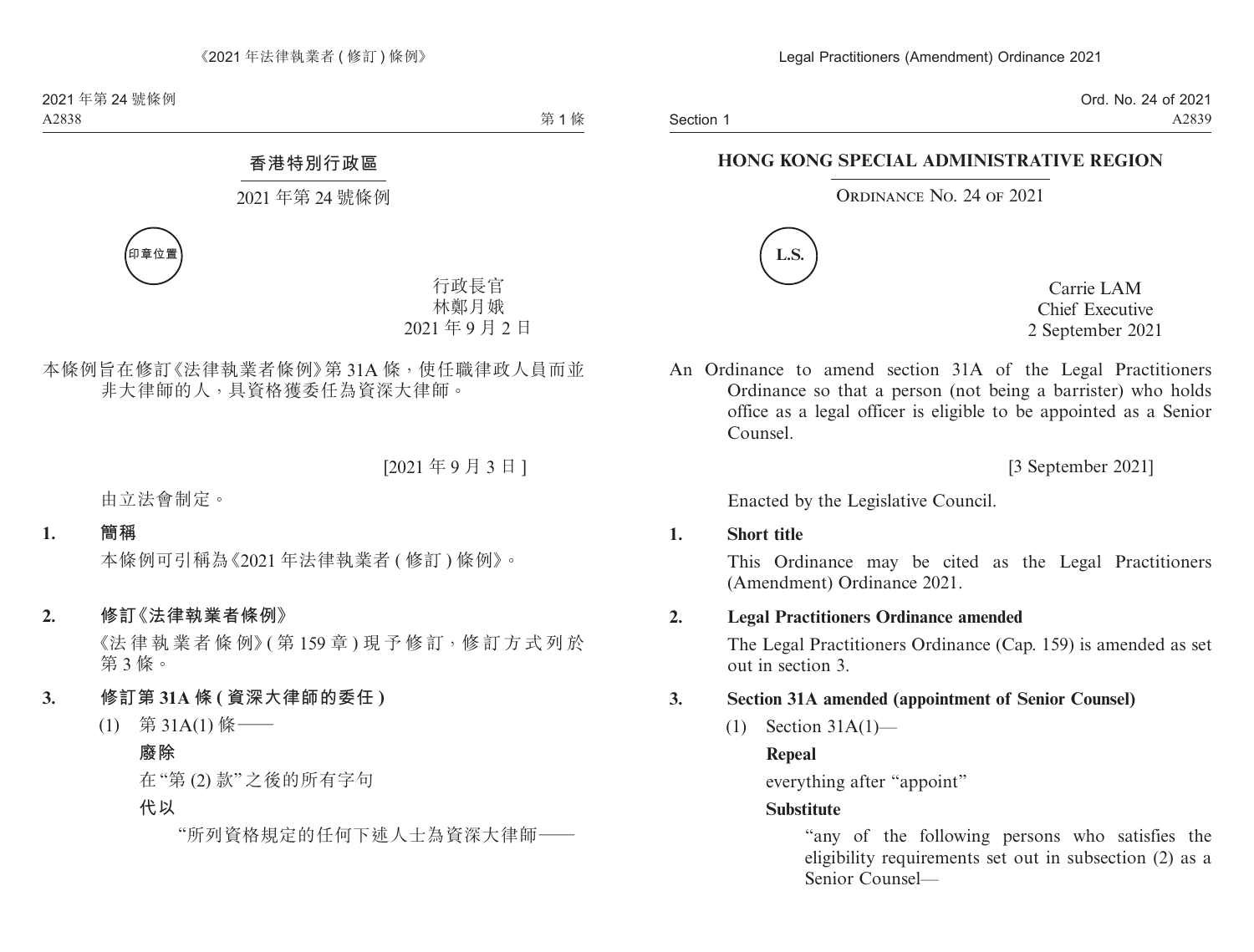|           | Ord. No. 24 of 2021 |
|-----------|---------------------|
| Section 3 | A2841               |

- (a) a barrister;
- (b) a person (not being a barrister) who holds office as a legal officer.".
- (2) Section 31A(2)—

## **Repeal**

"barrister is eligible for appointment as a Senior Counsel if he"

## **Substitute**

"person is eligible for appointment as a Senior Counsel if the person".

(3) Section  $31A(2)(a)$ , after "barrister"—

## **Add**

"or legal officer".

(4) Section 31A(2)(c)—

# **Repeal**

everything after "while"

## **Substitute**

"holding office as a legal officer.".

(5) Section 31A(2), Chinese text—

# **Repeal**

"則該大律師"

# **Substitute**

"則該人士".

(6) Section 31A(3)—

# **Repeal**

"barrister has the requisite experience for appointment as a Senior Counsel if he"